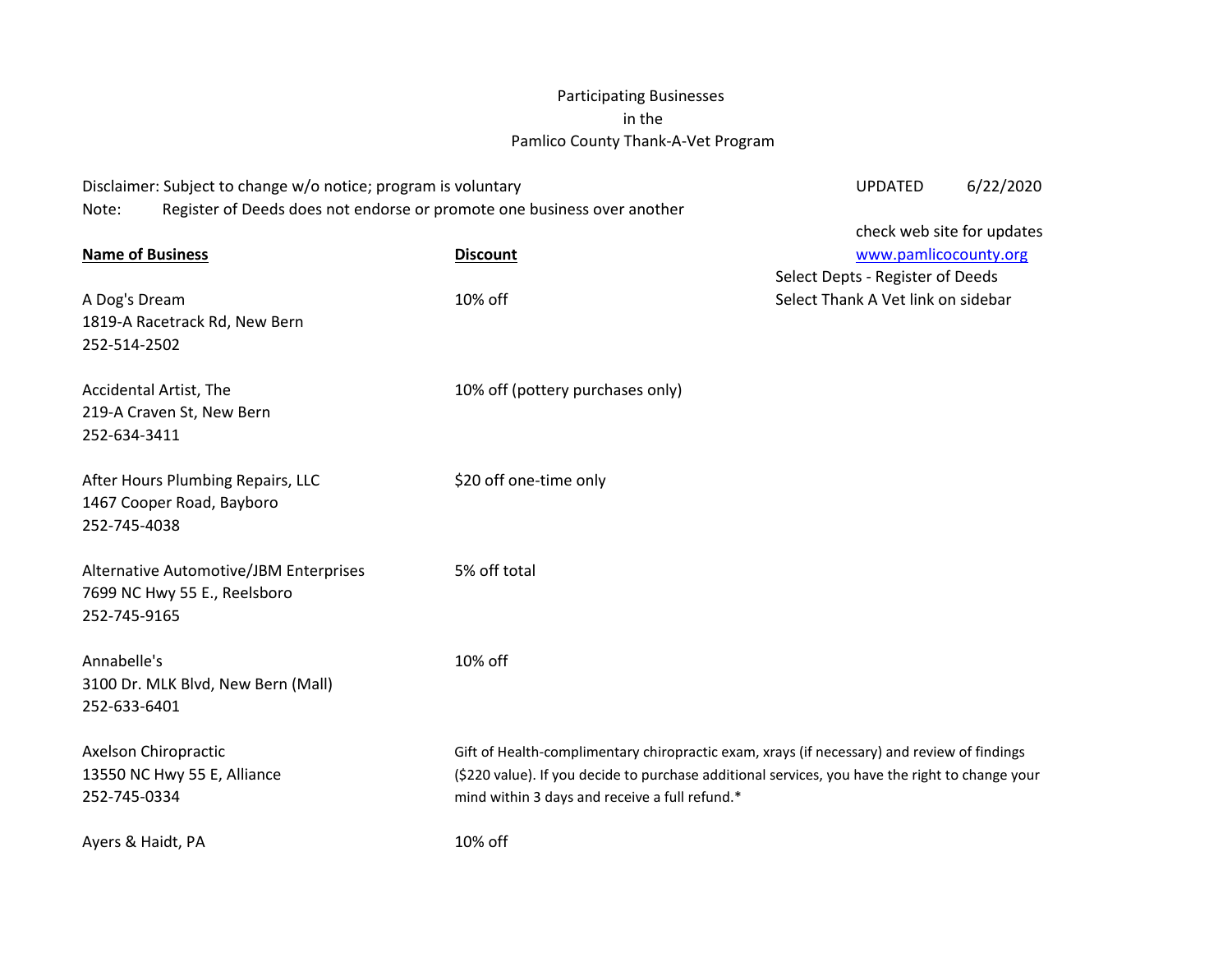307 Metcalf St, New Bern 252-638-2955

Bryant Funeral Home **Will initiate VA paperwork for issuance of markers**, then receive markers and set at 52 Bryant St, Alliance appropriate cemetery plot 252-745-4966 Buffalo Wild Wings **Buy a medium-size wing boneless or traditional**, get a snack free 3102 Dr. MLK Blvd, Ste 624, New Bern 252-635-9464 Carolina Bagel Co, The Buy 9 bagels get 3 free 3601 Trent Rd #10, New Bern 252-636-0133 Carolina Creations/Virginia Spencer, Inc. 10% off 317-A Pollock St, New Bern 252-633-4369 Caro-San Industries, Inc. 15% discount 4901 US Hwy 17 S, New Bern 252-633-3700 Carquest **10% off any purchase** 14118 NC Hwy 55, Grantsboro 252-745-0055 Climate Master of New Bern, LLC 10% off on service & repairs 1713 Frank Ave, New Bern 252-229-9796 Champion Sports & Fitness 15% off monthly membership 14172 Hwy 55, Bayboro 252-745-0299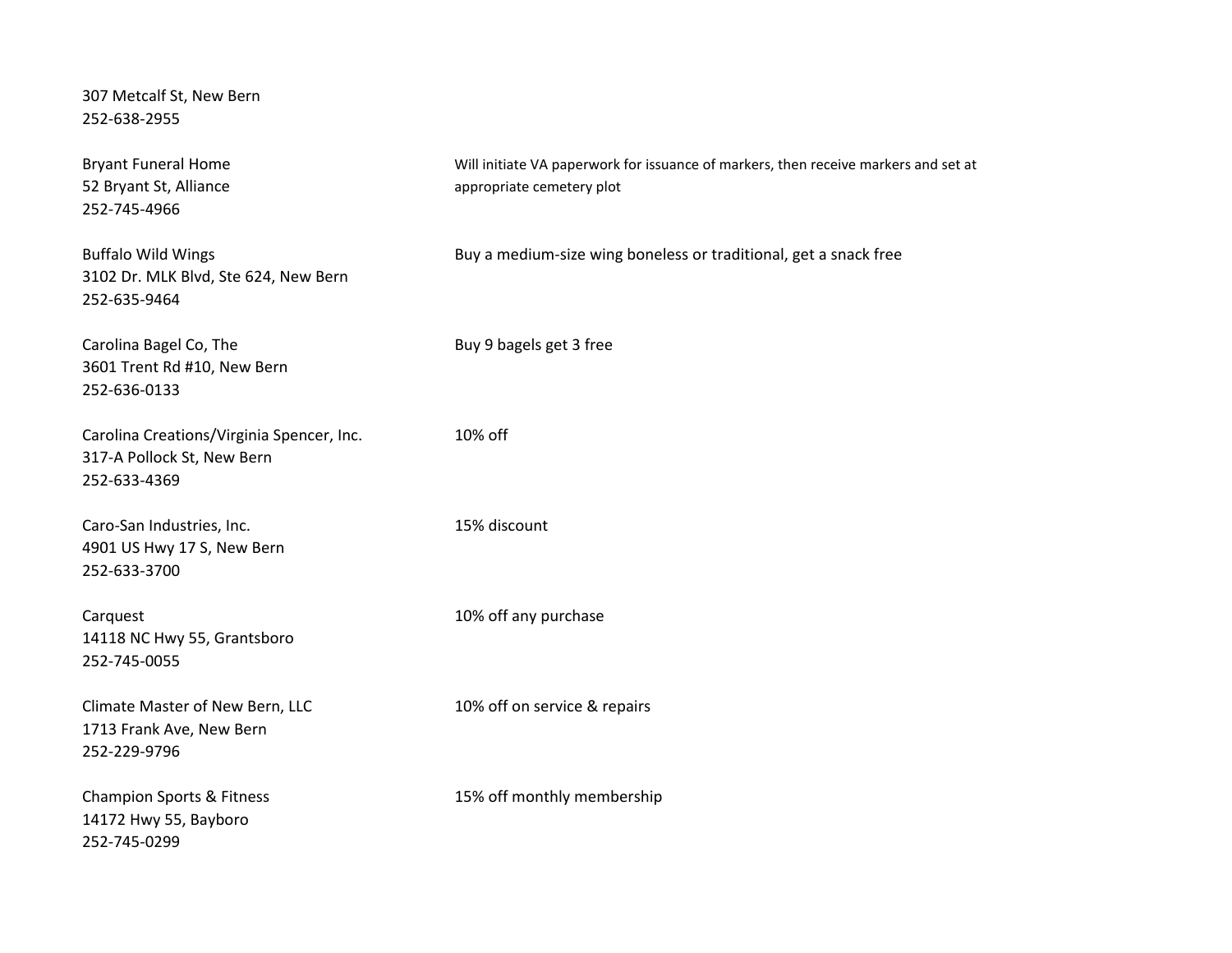2201 Neuse Blvd, New Bern 252-637-3181

252-745-7631

Cravin A Cup / Office One Source 10% off all items 2021 Hwy 17 N, New Bern 252-474-9414

32 East Trent Rd, Merritt 252-745-7978

10775 NC Hwy 55, Grantsboro [www.veteransadvantage.com](http://www.veteransadvantage.com/)

Daily Bread Christian Book Store 10% off Bibles 104 Main St, Bayboro 252-745-7244

415 Madison Ave, 14th Floor, New York NY 1-800-856-2759

1306 Neuse Dr, Oriental 252-249-1180

Cotten Funeral Home & Crematory 5% off + complimentary flag case for Veteran w/purchase of a funded pre-need

Cowell's Cleaners 10% off dry cleaning orders (at all 10 locations) 13708 NC Hwy 55 E, Bayboro clean/press at no charge all casket flags for deceased Veterans

Creative Kitchen & Bath Free stainless steel double bowl under mount sink with purchase of granite counter tops

CVS 20% off online orders only, must enroll in Veteransadvantage 252-745-3911 Excludes prescriptions & gift cards

Day Translations 10% discount on any translation and interpretation service

Deaton Yacht Service, Inc. 50% discount on Vessels Haul Out Rate (Regular: \$5.50 per ft; Veterans: \$2.75 per ft)

Diversified Auto & Tire Inc. 10% off all products & services. Maximum discount \$100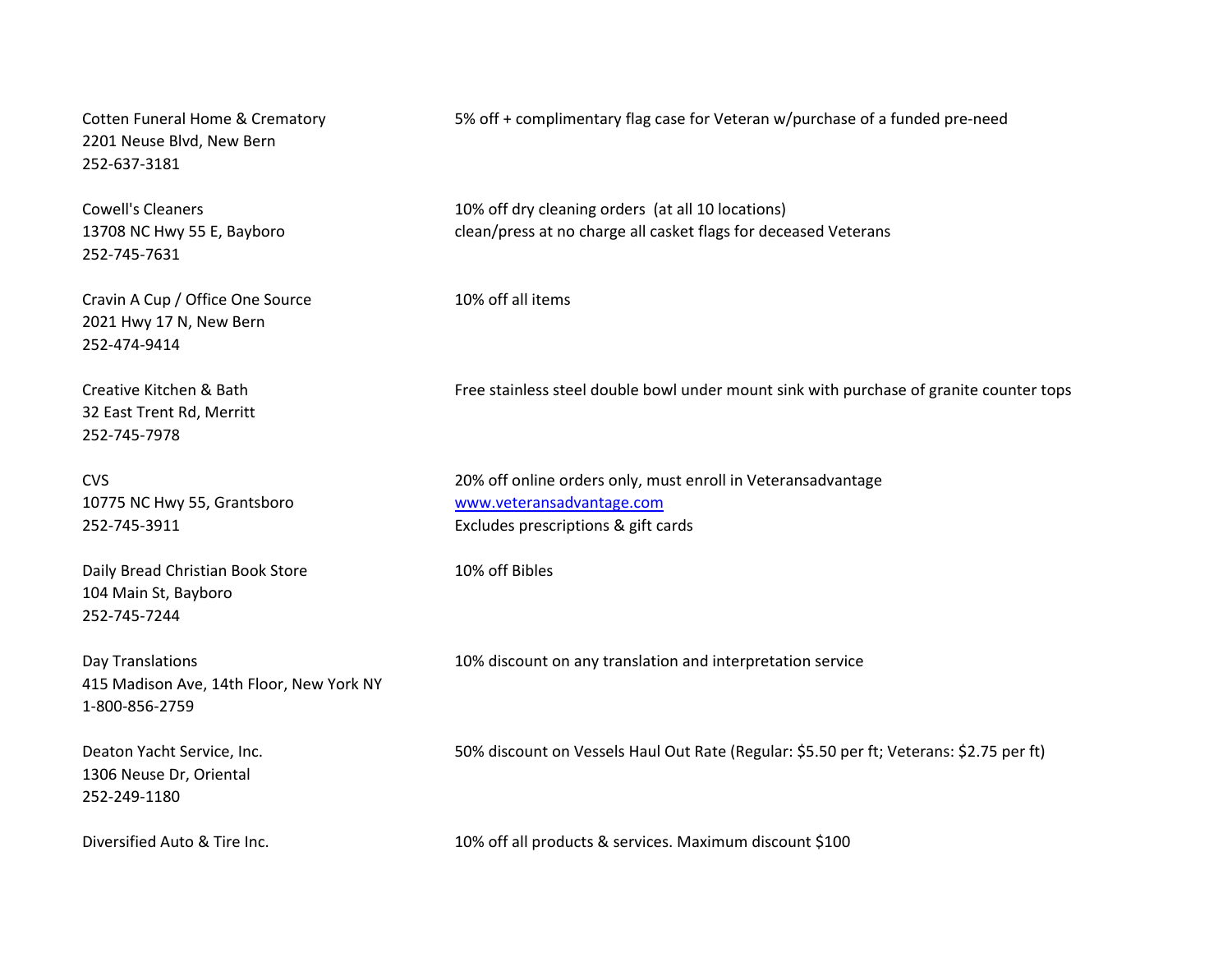252-249-1312

252-249-1312

2209 Brunswick Ave, New Bern 252-638-3432

323 Pollock St, New Bern 252-634-9002

2411 Trent Rd, New Bern 252-638-1544

Habitat for Humanity ReStore 20% off 10766 NC Hwy 55 E, Grantsboro 252-745-1106

Harbourside Garden Co. 10% off purchase 15495 NC Hwy 55, Bayboro 252-745-0010

Karens Spa 10% off cuts 13531 NC Hwy 55, Alliance 252-745-2273

1400 Lowes Blvd, New Bern 252-638-6777

12006 NC Hwy 55, Alliance (under construction) Cannot be combined w/any other discounts, coupons or offers

Diversified Auto & Tire Inc. 10% off all products & services. Maximum discount \$100 8287 NC Hwy 306 S, Arapahoe Cannot be combined w/any other discounts, coupons or offers

Divin' Dawgs Scuba 10% off all merchandise & \$50 off training

Fine Art @ Baxter's 10% off on purchases

Flythe's Bike Shop 10% off new bikes, accessories & repairs

Lowe's 10% off eligible purchases w/ an activated MyLowes card which holds the discount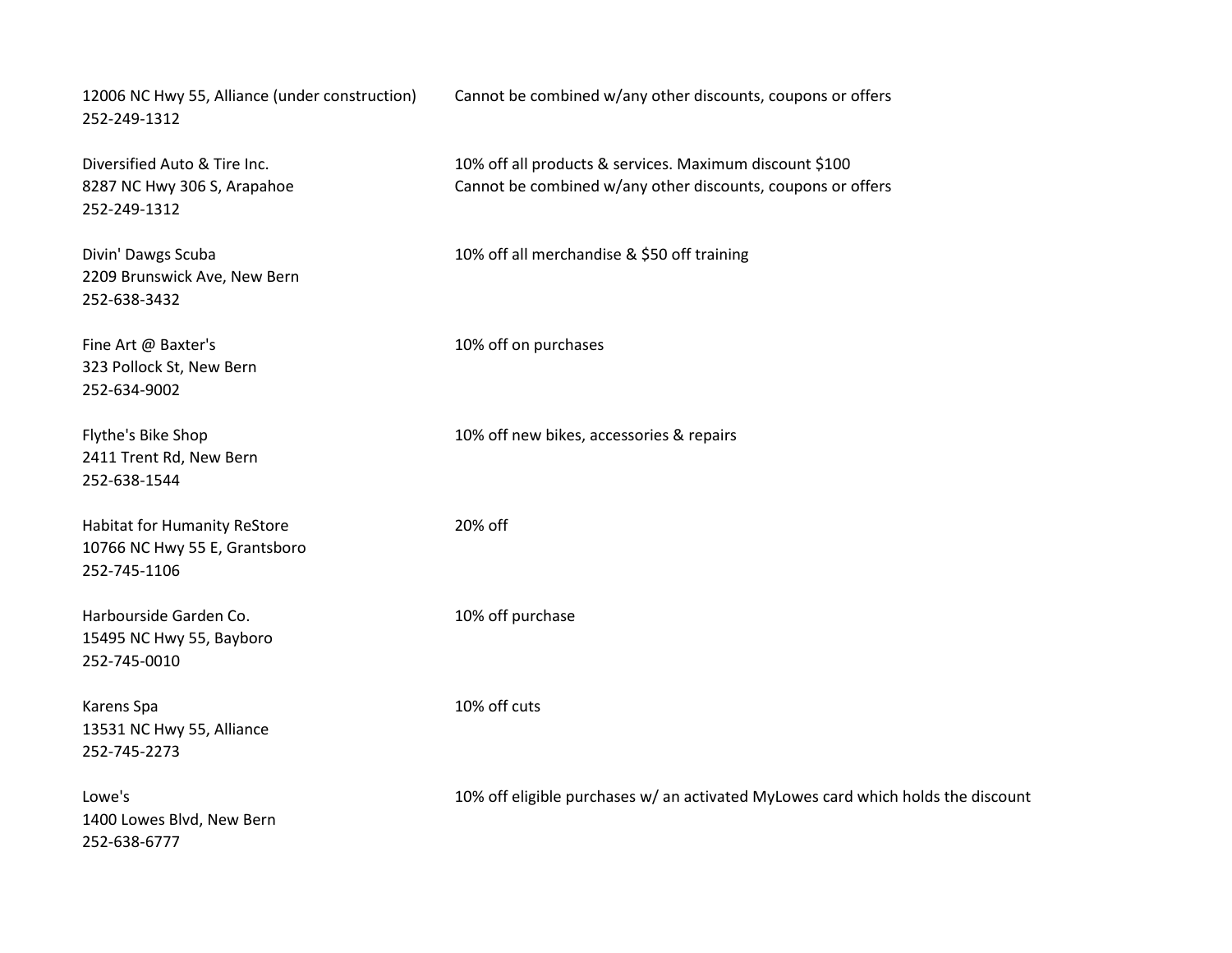Magnolia Jane Salon 10% off all services 236-D Middle St, New Bern 252-514-4867

3533 NC Hwy 55, Bayboro 252-745-4663(GOOD)

11452 NC Hwy 55 E, Grantsboro 252-745-5010

3028 Dr. MLK Blvd, New Bern 252-514-6628

Mitchell Hardware 5% off 215 Craven St, New Bern 252-638-4261

235 Craven St, New Bern 252-636-2430

Nautical Wheelers 10% discount 411 Broad St, Oriental 202A Craven St, New Bern 252-249-0359

11944 NC Hwy 55 E, Grantsboro 252-745-0708

Mayo's Seafood Restaurant 10% off amount for Veteran only

McDonald's/Purcell Foods Free any size soft drink, drip coffee, iced coffee or tea at all Purcell locations

Michaels 15% off in store only, including sale items, exclusions apply, must show valid military ID

Morgan's Tavern & Grill 10% discount on one (1) single entrée per card holder

Neuse River Bait & Tackle 10% off for active or retired military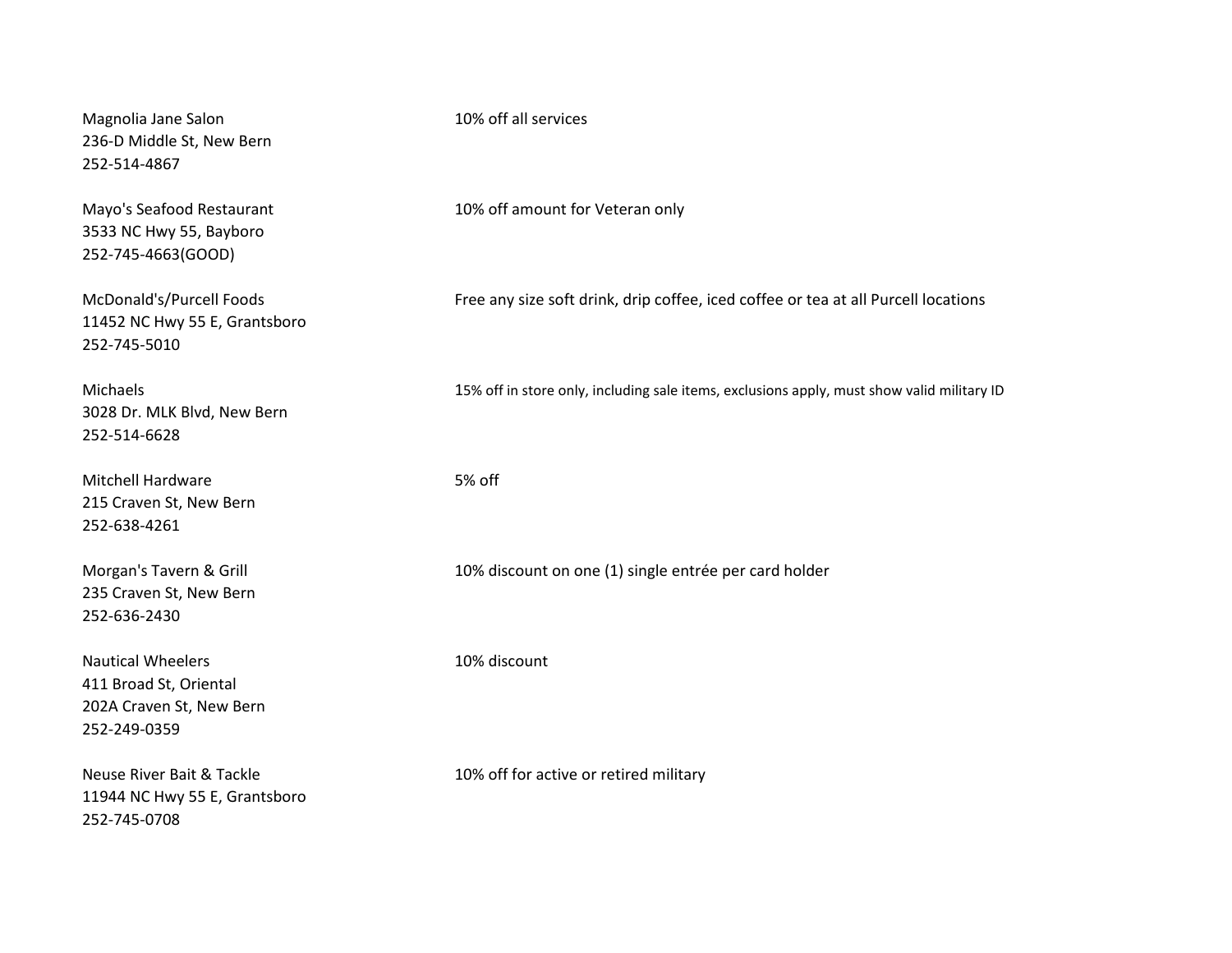New Bern Chiropractic Care Free exam 2871 Trent Rd, New Bern 252-514-2273

1565 B Street, New Bern 252-638-2556

Nobel Computer & Network Solutions 15% off all labor and service fees 65 Wayne Dr, Arapahoe 252-460-1228

1207 Simmons St, New Bern 252-638-1374

11155 NC Hwy 55 E, Grantsboro 252-692-0551

1317 Commerce Dr, New Bern 877-250-1652

Pamlico Interiors 10% off 13676 NC Hwy 55, Alliance 252-745-2337

PO Box 510, Oriental 252-249-1555

New Bern KOA 10% off camp sites only

Odham's Flower Shop 10% discount (excludes wire orders & weddings)

O'Reilly 10% discount off retail price for most items; inquire within

Orkin Pest Control **S50** off first-time year of service, must show valid military ID

Pamlico News, The 10% off regular subscription rates

Pamlico Parts Co. (NAPA) **Discount varies; inquire within**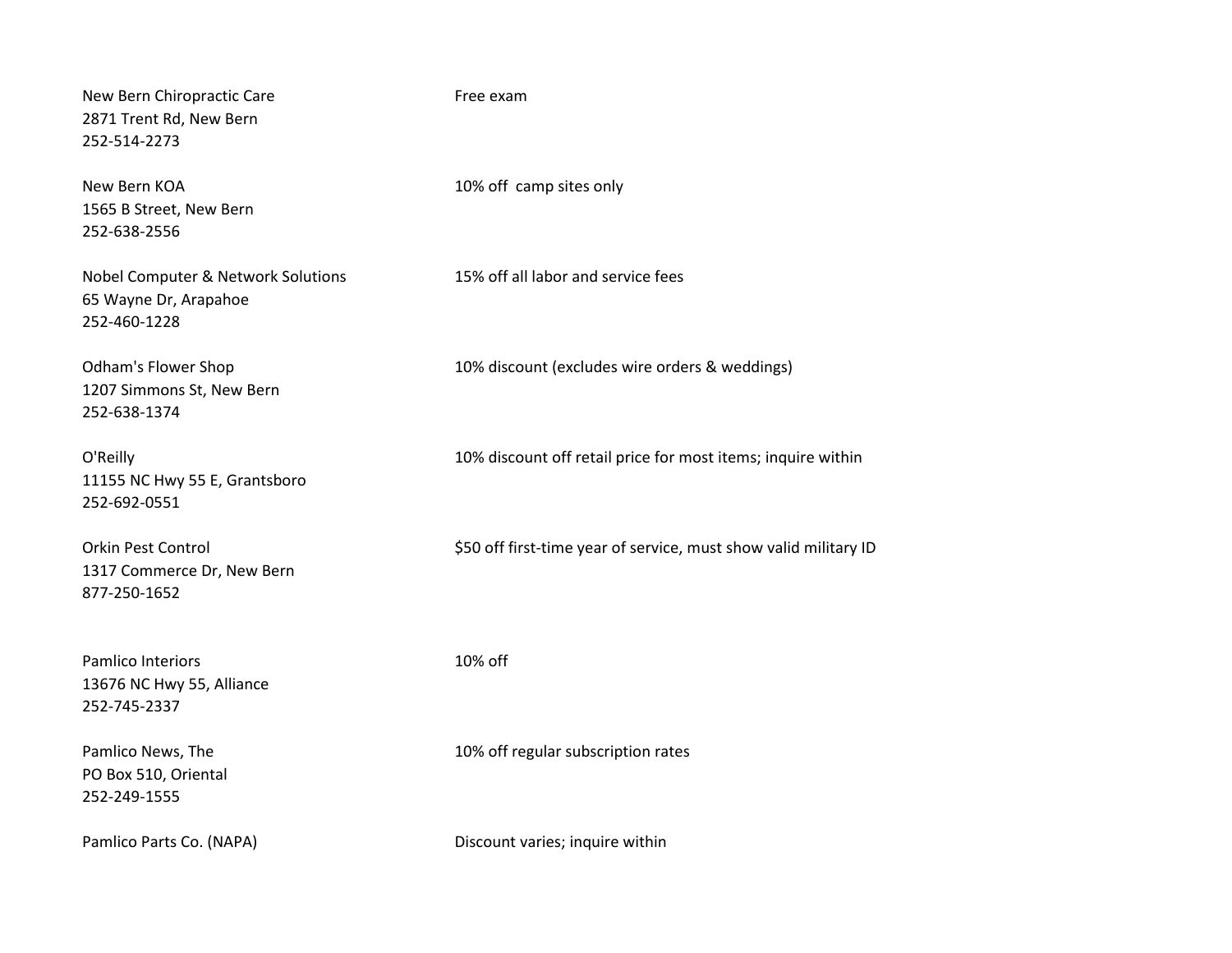| 13419 NC Hwy 55, Bayboro<br>252-745-3912                                                                                 |                                                                                            |
|--------------------------------------------------------------------------------------------------------------------------|--------------------------------------------------------------------------------------------|
| Pic Frame & Gallery<br>3601 Trent Rd #9, New Bern<br>252-633-4054                                                        | 10% off                                                                                    |
| <b>Pollock-Best Funerals &amp; Cremations</b><br>2015 Neuse Blvd, New Bern<br>252-637-5111                               | 10% off funeral/cremation services & merchandise                                           |
| Potters Market, The/Sheila Scott<br>13632C Hwy 55 E, Alliance, NC (located beside Pamlico Home Builders)<br>252-229-1697 | 10% off                                                                                    |
| <b>Slender Temptations</b><br>2117 S Glenburnie Rd, Suite 13, New Bern<br>252-288-5734                                   | 10% off regular products excluding bar shakes                                              |
| <b>Squidders Supply Store</b><br>1370 Pennsylvania Ave, Vandemere<br>252-670-2450                                        | 10% off<br>excludes alcoholic beverages                                                    |
| Studio 55 Hair & Nail Design<br>705 Broad St, Oriental<br>252-249-2887                                                   | 10% off all products & services, cannot be combined w/ any other discounts or offers       |
| Surf, Wind and Fire/One World Co, LLC<br>230 Middle St, New Bern<br>252-288-5823                                         | 10% off anything (excluding sales merchandise) w/valid Military ID                         |
| Sweet Annie's Coffee & Bakery Co.<br>210 Vandemere Rd. Unit E & F, Bayboro, NC<br>25-745-9110                            | 10% off coffee & pastries<br>** does not include custom orders or any items sold as retail |